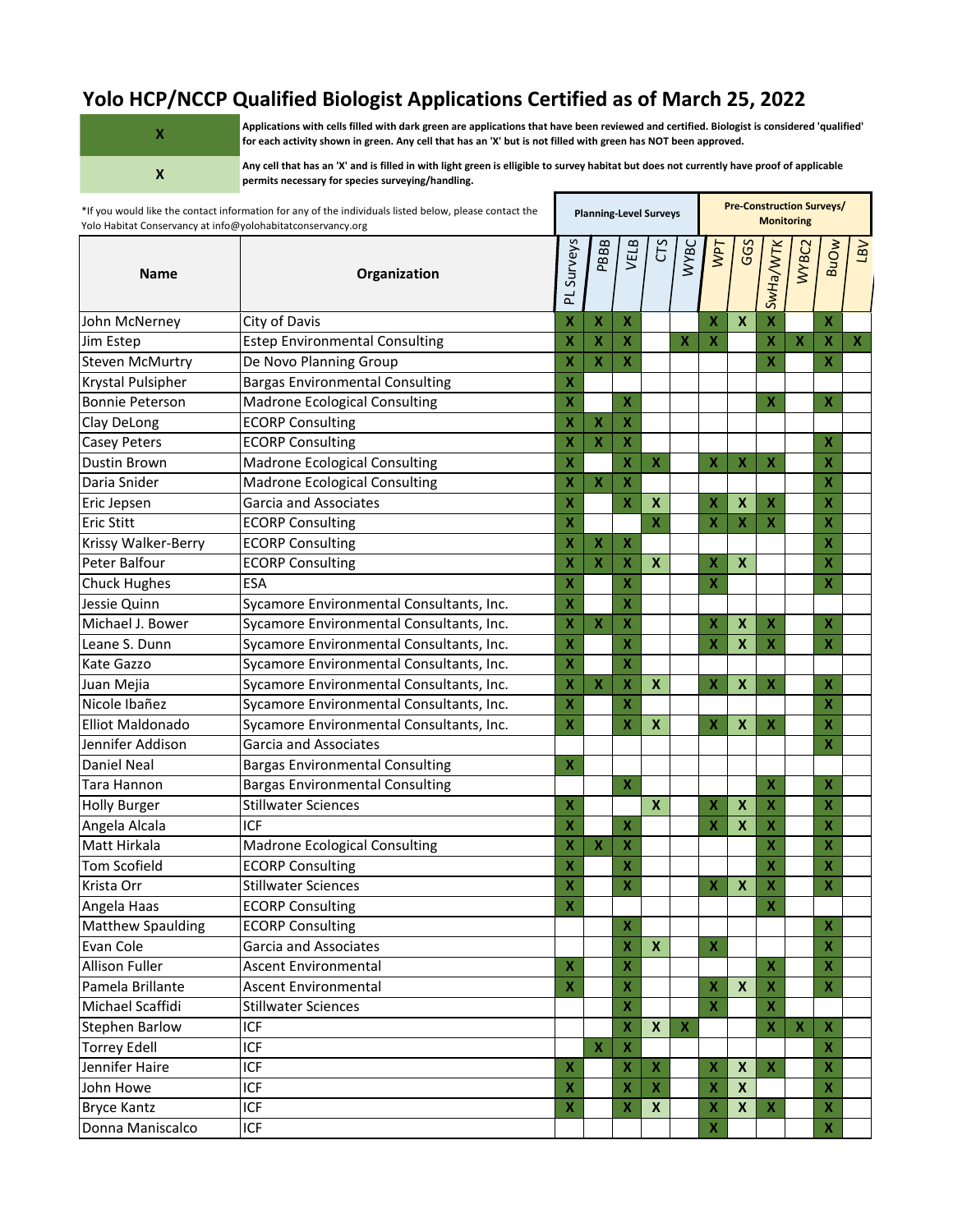| <b>Name</b>              | Organization                            | Surveys<br>군              | PBBB                    | VELB                      | CS                        | <b>WYBC</b>        | <b>NPT</b>                | GGS                       | SwHa/WTK                  | WYBC2                     | <b>BuOw</b>               | <b>VB7</b>                |
|--------------------------|-----------------------------------------|---------------------------|-------------------------|---------------------------|---------------------------|--------------------|---------------------------|---------------------------|---------------------------|---------------------------|---------------------------|---------------------------|
| Amy Poopatanapong        | ICF                                     | X                         |                         | $\boldsymbol{\mathsf{X}}$ | $\boldsymbol{X}$          | $\pmb{\mathsf{X}}$ | $\pmb{\mathsf{X}}$        | $\boldsymbol{X}$          | $\overline{\mathbf{X}}$   |                           | $\boldsymbol{\mathsf{X}}$ |                           |
| <b>Matt Ricketts</b>     | <b>Dudek</b>                            | X                         |                         |                           |                           |                    |                           |                           | $\mathbf x$               |                           | $\boldsymbol{\mathsf{x}}$ |                           |
| Seth Taylor              | <b>ICF</b>                              |                           |                         |                           | $\boldsymbol{\mathsf{x}}$ |                    | $\overline{\mathbf{X}}$   | $\boldsymbol{\mathsf{x}}$ | $\overline{\mathbf{X}}$   |                           | X                         |                           |
| <b>Ross Wilming</b>      | ICF                                     | x                         |                         |                           | $\boldsymbol{x}$          |                    | $\overline{\mathbf{x}}$   | $\boldsymbol{\mathsf{x}}$ | $\pmb{\mathsf{X}}$        |                           | $\overline{\mathbf{X}}$   |                           |
| Jeremy Foreman           | <b>LSA Associates</b>                   |                           |                         |                           | X                         |                    |                           |                           | X                         |                           | $\overline{\mathbf{X}}$   |                           |
| <b>Steve Foreman</b>     | LSA Associates                          |                           |                         |                           | X                         |                    |                           |                           |                           |                           |                           |                           |
| John Kunna               | <b>LSA Associates</b>                   | X                         |                         |                           | X                         |                    | $\pmb{\mathsf{X}}$        | $\boldsymbol{X}$          |                           |                           | X                         |                           |
| <b>Timothy Lacy</b>      | <b>LSA Associates</b>                   | $\pmb{\mathsf{X}}$        |                         |                           | X                         |                    |                           |                           |                           |                           |                           |                           |
| <b>Timothy Milliken</b>  | <b>LSA Associates</b>                   |                           | $\mathbf x$             |                           |                           |                    |                           |                           |                           |                           |                           |                           |
| David Muth               | <b>LSA Associates</b>                   | X                         |                         |                           | X                         |                    | $\pmb{\mathsf{X}}$        | $\boldsymbol{x}$          |                           |                           |                           |                           |
| Alyson Schmidt           | <b>LSA Associates</b>                   |                           |                         |                           | X                         |                    |                           |                           | $\boldsymbol{\mathsf{X}}$ |                           | $\mathbf x$               |                           |
| Dan Sidle                | LSA Associates                          |                           |                         |                           | X                         |                    | $\pmb{\mathsf{X}}$        |                           |                           |                           | X                         |                           |
| <b>Bernhard Warzecha</b> | <b>LSA Associates</b>                   |                           |                         |                           |                           |                    |                           |                           |                           |                           | X                         |                           |
| Gretchen Zantzinger      | <b>LSA Associates</b>                   | X                         |                         |                           | x                         |                    |                           |                           |                           |                           | $\boldsymbol{\mathsf{x}}$ |                           |
| <b>Charlotte Marks</b>   | Foothill Associates/HELIX Env. Planning |                           |                         |                           |                           |                    | $\mathbf x$               | $\boldsymbol{\mathsf{x}}$ | $\pmb{\mathsf{X}}$        |                           | $\overline{\mathbf{X}}$   |                           |
| Cristian J. Singer       | Foothill Associates/HELIX Env. Planning |                           | X                       |                           |                           |                    |                           |                           |                           |                           |                           |                           |
| Marisa Brilts            | <b>HELIX Environmental Planning</b>     |                           |                         |                           |                           |                    |                           |                           |                           |                           | $\boldsymbol{\mathsf{x}}$ |                           |
| David Bise               | Foothill Associates/HELIX Env. Planning | $\boldsymbol{\mathsf{x}}$ |                         | X                         |                           |                    |                           |                           | X                         |                           | $\pmb{\mathsf{X}}$        | x                         |
| <b>Christine Heckler</b> | Foothill Associates/HELIX Env. Planning |                           |                         |                           | $\boldsymbol{x}$          |                    | $\pmb{\mathsf{X}}$        | $\boldsymbol{\mathsf{x}}$ | $\pmb{\mathsf{X}}$        |                           | X                         |                           |
| Zachary Neider           | <b>HELIX</b> environmental planing      |                           |                         |                           |                           |                    |                           |                           |                           |                           | $\boldsymbol{\mathsf{x}}$ |                           |
| Eric Lichtwardt          | <b>LSA Associates</b>                   | X                         |                         |                           | $\boldsymbol{x}$          |                    |                           |                           |                           |                           |                           |                           |
| Allie Sennett            | <b>Dudek</b>                            | X                         |                         | X                         | $\boldsymbol{X}$          |                    | X                         | $\boldsymbol{\mathsf{x}}$ | $\boldsymbol{\mathsf{x}}$ |                           | $\boldsymbol{\mathsf{x}}$ |                           |
| <b>Emily Scricca</b>     | <b>Dudek</b>                            | X                         |                         |                           | X                         |                    | X                         |                           | $\overline{\mathbf{X}}$   |                           | $\pmb{\mathsf{X}}$        | x                         |
| Craig Seltenrich         | <b>Dudek</b>                            |                           |                         |                           | X                         |                    | X                         |                           |                           |                           |                           |                           |
| Laura Belt               | <b>LSA Associates</b>                   | X                         |                         | X                         | $\overline{\mathbf{X}}$   |                    | X                         | $\boldsymbol{\mathsf{x}}$ | $\boldsymbol{\mathsf{x}}$ |                           | $\boldsymbol{\mathsf{x}}$ |                           |
| Daniel Williams          | <b>HDR</b>                              | x                         |                         | X                         |                           |                    |                           | $\boldsymbol{\mathsf{x}}$ | X                         |                           | $\pmb{\mathsf{X}}$        | х                         |
| Mike Trueblood           | <b>LSA Associates</b>                   | X                         |                         | X                         |                           |                    |                           |                           |                           |                           |                           |                           |
| Ian Cain                 | <b>HDR</b>                              |                           | $\overline{\mathbf{X}}$ |                           |                           |                    |                           |                           |                           |                           |                           |                           |
| Kelly A. Bartron         | <b>HDR</b>                              | X                         |                         |                           |                           |                    | $\boldsymbol{\mathsf{x}}$ |                           |                           |                           |                           |                           |
| Kelly Bayne              | ESA                                     | X                         |                         | x                         | X                         |                    | X                         | $\boldsymbol{\mathsf{X}}$ | $\pmb{\mathsf{X}}$        | $\boldsymbol{\mathsf{x}}$ | $\boldsymbol{\mathsf{X}}$ |                           |
| Joseph Huang             | <b>ESA</b>                              | X                         |                         | X                         |                           |                    | $\overline{\mathbf{X}}$   | $\boldsymbol{\mathsf{X}}$ | $\overline{\mathbf{X}}$   |                           | X                         |                           |
| Jessica Orsolini         | <b>ESA</b>                              | X                         |                         | X                         | $\boldsymbol{\mathsf{X}}$ |                    | $\pmb{\mathsf{X}}$        | $\boldsymbol{\mathsf{x}}$ | $\boldsymbol{\mathsf{X}}$ |                           | х                         |                           |
| Max Markley              | <b>ESA</b>                              |                           |                         |                           | $\boldsymbol{x}$          |                    |                           |                           |                           |                           | $\boldsymbol{\mathsf{x}}$ |                           |
| Elana Gregg              | <b>Gallaway Enterprises</b>             | $\pmb{\mathsf{X}}$        |                         | X                         |                           |                    |                           |                           |                           |                           |                           |                           |
| <b>Brittany Reaves</b>   | <b>Gallaway Enterprises</b>             | X                         |                         | x                         |                           |                    | X                         |                           | $\pmb{\mathsf{X}}$        |                           | $\pmb{\mathsf{X}}$        |                           |
| Melissa Murphy           | <b>Gallaway Enterprises</b>             | X                         |                         | $\pmb{\mathsf{X}}$        |                           | $\pmb{\mathsf{X}}$ | $\boldsymbol{\mathsf{X}}$ | $\boldsymbol{x}$          | $\pmb{\mathsf{X}}$        | $\boldsymbol{\mathsf{X}}$ |                           | $\boldsymbol{\mathsf{X}}$ |
| Gary Santolo             | Jacobs                                  | $\pmb{\mathsf{X}}$        |                         |                           |                           |                    |                           |                           | $\pmb{\mathsf{X}}$        |                           |                           |                           |
| Nicholas Bonzey          | Analytical Environmental Services       |                           |                         |                           | $\boldsymbol{X}$          |                    | X                         | $\boldsymbol{x}$          |                           |                           |                           |                           |
| Leslie Parker            | HDR Inc.                                | $\pmb{\mathsf{X}}$        |                         | X                         |                           |                    | $\mathbf x$               | $\boldsymbol{\mathsf{x}}$ | $\boldsymbol{\mathsf{X}}$ |                           | $\mathbf x$               |                           |
| Michael Bumgardner       | <b>Bumgardner Biological Consulting</b> | $\pmb{\mathsf{X}}$        |                         | $\pmb{\mathsf{X}}$        | X                         | $\pmb{\mathsf{X}}$ |                           | $\mathbf x$               | $\mathbf x$               | $\boldsymbol{\mathsf{X}}$ | $\boldsymbol{\mathsf{X}}$ | $\boldsymbol{\mathsf{X}}$ |
| Zach Leisz               | Swaim Biological Inc.                   |                           |                         |                           | $\boldsymbol{\mathsf{x}}$ |                    |                           | $\boldsymbol{\mathsf{x}}$ |                           |                           |                           |                           |
| Cole Paris               | Swaim Biological Inc.                   |                           |                         |                           | $\pmb{\mathsf{X}}$        |                    |                           | $\boldsymbol{\mathsf{x}}$ | $\boldsymbol{\mathsf{X}}$ |                           | $\boldsymbol{\mathsf{X}}$ |                           |
| Eric James Britt         | Swaim Biological Inc.                   |                           |                         |                           | $\pmb{\mathsf{X}}$        |                    | $\pmb{\mathsf{X}}$        | $\boldsymbol{\mathsf{x}}$ |                           |                           |                           |                           |
| G.O. "Geo" Graening      | Natural Investigations Co., Inc.        | $\pmb{\mathsf{X}}$        |                         | x                         |                           |                    |                           |                           |                           |                           | $\pmb{\mathsf{X}}$        |                           |
| <b>Emily Mecke</b>       | <b>ECORP Consulting</b>                 |                           |                         | x                         |                           |                    |                           |                           |                           |                           |                           |                           |
| Charles McClain          | H.T. Harvey and Associates              |                           |                         | $\pmb{\mathsf{X}}$        |                           |                    |                           |                           |                           |                           |                           |                           |
| Kevin Cahill             | H.T. Harvey and Associates              | X                         |                         |                           | $\boldsymbol{x}$          |                    | X                         | $\pmb{\mathsf{X}}$        | $\pmb{\mathsf{X}}$        |                           | $\pmb{\mathsf{X}}$        |                           |
| Daniel Machek            | <b>Gallaway Enterprises</b>             | $\pmb{\mathsf{X}}$        |                         | X                         | $\pmb{\mathsf{X}}$        |                    | $\pmb{\mathsf{X}}$        | $\boldsymbol{\mathsf{X}}$ | $\pmb{\mathsf{X}}$        |                           | $\boldsymbol{\mathsf{X}}$ |                           |
|                          |                                         |                           |                         |                           |                           |                    |                           |                           |                           |                           |                           |                           |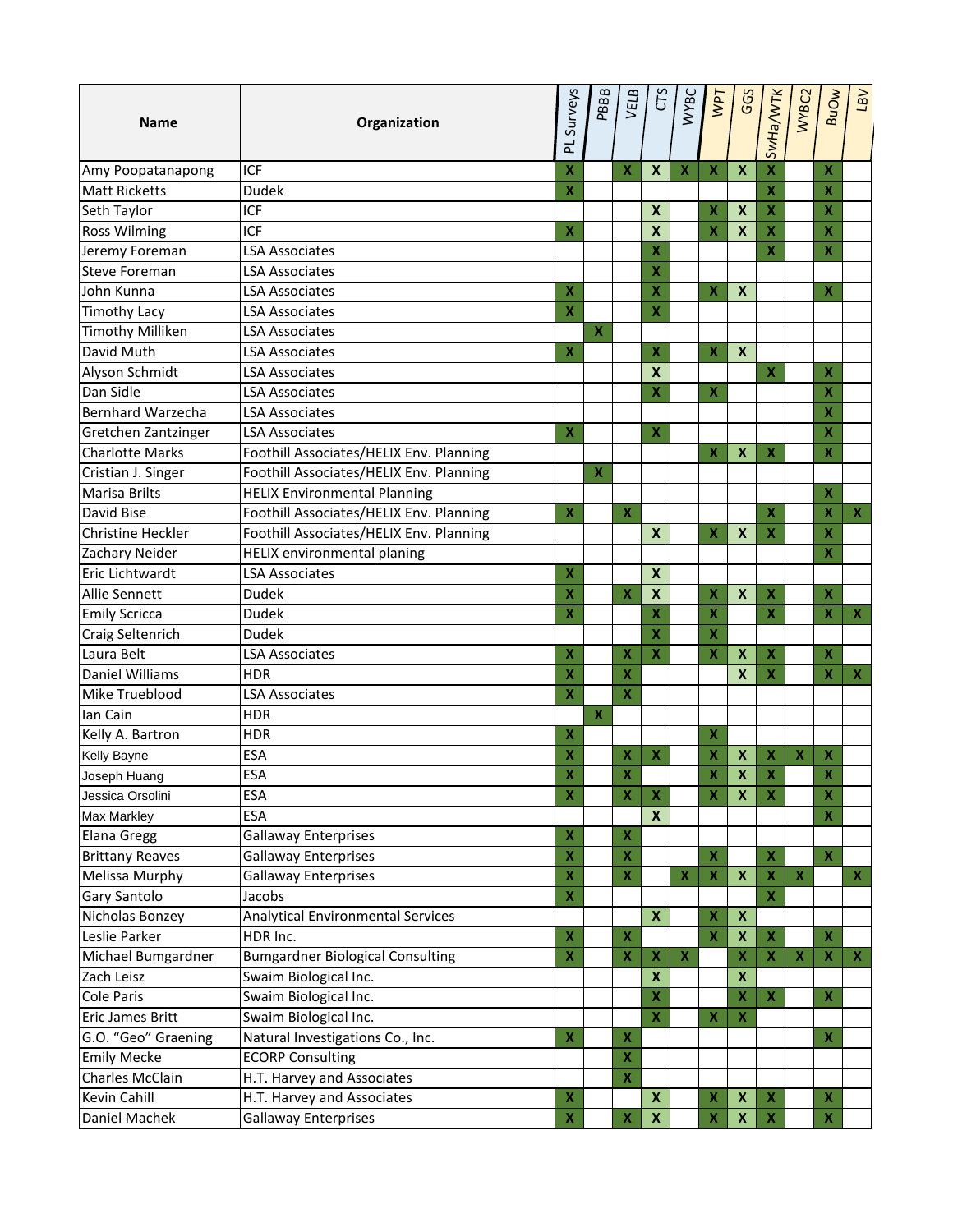| <b>Name</b>            | Organization                                    | PL Surveys                | PBBB                      | VELB                      | CTS                       | <b>WYBC</b>               | <b>VPT</b>                               | GGS                       | SwHa/WTK                  | WYBC2                     | <b>BuOw</b>               | <b>VB7</b>                |
|------------------------|-------------------------------------------------|---------------------------|---------------------------|---------------------------|---------------------------|---------------------------|------------------------------------------|---------------------------|---------------------------|---------------------------|---------------------------|---------------------------|
| Cord E. Hute           | Geist Engineering & Environmental Group Inc (GE | $\boldsymbol{\mathsf{X}}$ |                           |                           | $\boldsymbol{\mathsf{x}}$ |                           |                                          |                           | $\overline{\mathsf{X}}$   |                           | $\boldsymbol{\mathsf{X}}$ |                           |
| Ellen Pimentel         | H.T. Harvey and Associates                      |                           | $\overline{\mathbf{X}}$   | $\boldsymbol{\mathsf{X}}$ |                           |                           |                                          |                           |                           |                           |                           |                           |
| Jeff Mitchell          | Swaim Biological Inc.                           |                           |                           |                           | X                         |                           | $\pmb{\mathsf{X}}$                       | $\boldsymbol{\mathsf{X}}$ |                           |                           |                           |                           |
| Karen Swaim            | Swaim Biological Inc.                           |                           |                           |                           | $\overline{\mathbf{X}}$   |                           | $\overline{\mathbf{x}}$                  | $\boldsymbol{\mathsf{X}}$ |                           |                           |                           |                           |
| Laura Burris           | <b>Dudek</b>                                    | X                         | X                         | X                         | $\boldsymbol{\mathsf{x}}$ |                           | $\mathbf x$                              | $\boldsymbol{\mathsf{x}}$ | $\pmb{\mathsf{X}}$        |                           | $\pmb{\mathsf{X}}$        |                           |
| Robert D. Stone        |                                                 | x                         | $\boldsymbol{\mathsf{x}}$ | х                         |                           |                           |                                          |                           |                           |                           |                           |                           |
| <b>Matt Shaffer</b>    | Madrone Ecological Consulting                   |                           |                           | X                         |                           |                           |                                          |                           | X                         |                           | $\boldsymbol{X}$          |                           |
| Phillip Zoucha         | Cache Creek Conservancy                         |                           |                           | X                         |                           |                           |                                          |                           |                           |                           |                           |                           |
| Vanessa Tucker         | <b>AECOM</b>                                    |                           |                           |                           |                           |                           | $\pmb{\mathsf{X}}$                       | $\boldsymbol{\mathsf{x}}$ |                           |                           |                           | $\boldsymbol{\mathsf{x}}$ |
| Kathleen Sholty        | <b>Analytical Environmental Services</b>        | X                         |                           | X                         | $\boldsymbol{X}$          | $\pmb{\mathsf{X}}$        | $\boldsymbol{\mathsf{x}}$                | $\boldsymbol{\mathsf{x}}$ | $\pmb{\mathsf{X}}$        |                           | $\pmb{\mathsf{X}}$        |                           |
| Kristin Smith          | <b>HDR</b>                                      | X                         |                           | X                         | $\boldsymbol{X}$          | $\pmb{\mathsf{X}}$        | $\boldsymbol{\mathsf{x}}$                | $\boldsymbol{\mathsf{x}}$ | $\pmb{\mathsf{X}}$        | $\pmb{\mathsf{X}}$        | $\pmb{\mathsf{X}}$        | X                         |
| Monica Coll            | Sycamore Environmental Consultants, Inc.        |                           |                           |                           |                           |                           | X                                        |                           | X                         |                           | X                         |                           |
| Marcus H. Bole         | Marcus H. Bole & Associates                     | x                         |                           | $\mathbf x$               |                           | $\pmb{\mathsf{X}}$        | $\boldsymbol{\mathsf{x}}$                | $\mathbf{x}$              | $\pmb{\mathsf{X}}$        | $\mathbf x$               | $\pmb{\mathsf{X}}$        | $\boldsymbol{\mathsf{x}}$ |
| <b>Suzanne Thomas</b>  | <b>Suzanne Thomas</b>                           |                           |                           |                           | $\boldsymbol{\mathsf{x}}$ |                           |                                          |                           |                           |                           | X                         |                           |
| Joshua Goodwin         | <b>Analytical Environmental Services</b>        | X                         | X                         | X                         | $\boldsymbol{\mathsf{x}}$ |                           |                                          |                           |                           |                           | X                         |                           |
| <b>Patrick Martin</b>  | <b>HELIX Environmental Planning</b>             | X                         |                           | X                         | $\boldsymbol{\mathsf{X}}$ |                           | $\pmb{\mathsf{X}}$                       | $\boldsymbol{\mathsf{x}}$ | $\boldsymbol{\mathsf{X}}$ |                           | $\boldsymbol{\mathsf{X}}$ |                           |
| <b>Patrick Britton</b> | <b>HELIX Environmental Planning</b>             | X                         |                           | X                         |                           |                           |                                          | $\boldsymbol{\mathsf{x}}$ |                           |                           |                           |                           |
| George Aldridge        | <b>HELIX Environmental Planning</b>             | X                         |                           |                           |                           |                           |                                          |                           |                           |                           |                           |                           |
| <b>Halie Goeman</b>    | <b>HELIX Environmental Planning</b>             |                           |                           |                           |                           |                           |                                          |                           |                           |                           | x                         |                           |
| Stephanie McLaughlin   | <b>HELIX Environmental Planning</b>             |                           |                           |                           |                           |                           |                                          |                           |                           |                           | X                         | x                         |
| Carley Dutra           | Horizon Water and Environment                   | X                         |                           | $\overline{\mathsf{x}}$   |                           |                           | $\overline{\mathbf{X}}$                  |                           | $\mathbf x$               |                           | X                         |                           |
| Dana Riggs             | Sol Ecology                                     | X                         |                           |                           | $\mathbf{x}$              |                           | $\overline{\mathbf{X}}$                  | $\boldsymbol{x}$          | $\boldsymbol{\mathsf{x}}$ |                           | $\overline{\mathbf{X}}$   |                           |
| Amy May                | Sol Ecology                                     |                           | $\boldsymbol{\mathsf{x}}$ |                           |                           |                           |                                          |                           |                           |                           |                           |                           |
| Erica Walther          | <b>Environmental Science Associates</b>         | X                         |                           |                           | $\pmb{\mathsf{X}}$        |                           | $\pmb{\mathsf{X}}$                       |                           | $\pmb{\mathsf{X}}$        |                           | $\pmb{\mathsf{X}}$        |                           |
| <b>Andrew Phillips</b> | <b>HDR</b>                                      |                           |                           |                           |                           | $\boldsymbol{\mathsf{X}}$ |                                          |                           | $\pmb{\mathsf{X}}$        | $\boldsymbol{\mathsf{X}}$ | $\pmb{\mathsf{X}}$        | x                         |
| Michael Carbiener      | <b>HDR</b>                                      |                           |                           |                           | $\boldsymbol{X}$          |                           | X                                        |                           |                           |                           |                           |                           |
| Owen Routt             | <b>Bargas Environmental Consulting</b>          | $\pmb{\mathsf{X}}$        |                           |                           | $\boldsymbol{\mathsf{x}}$ |                           | $\overline{\mathbf{X}}$                  | $\boldsymbol{\mathsf{x}}$ |                           |                           |                           |                           |
| Devin Jokerst          | ICF                                             |                           | X                         |                           |                           |                           |                                          |                           |                           |                           |                           |                           |
| <b>Robin Hunter</b>    | Horizon Water and Environment                   | x                         | $\boldsymbol{\mathsf{x}}$ |                           |                           |                           | $\boldsymbol{\mathsf{x}}$                |                           | $\boldsymbol{\mathsf{X}}$ |                           | $\boldsymbol{X}$          |                           |
| Ryan T. Johnson        | Horizon Water and Environment                   | X                         |                           |                           |                           |                           | X                                        |                           | X                         |                           |                           |                           |
| <b>Brian Piontek</b>   | Horizon Water and Environment                   | x                         |                           |                           |                           |                           | X.                                       |                           | $\mathbf{x}$              |                           | X.                        |                           |
| Ali Summer             | ICF                                             | X                         |                           |                           |                           |                           |                                          |                           |                           |                           |                           |                           |
| <b>Ted Hermansen</b>   | <b>SWCA</b>                                     | X                         |                           | $\pmb{\mathsf{X}}$        | $\pmb{\mathsf{X}}$        |                           | $\pmb{\mathsf{X}}$                       | $\boldsymbol{\mathsf{x}}$ | $\pmb{\mathsf{X}}$        |                           | $\pmb{\mathsf{X}}$        |                           |
| Lisa Achter            | Kleinfelder                                     | X                         |                           |                           | $\overline{\mathbf{X}}$   |                           | $\overline{\mathbf{x}}$                  | $\boldsymbol{\mathsf{X}}$ | $\mathbf x$               |                           | $\overline{\mathbf{X}}$   |                           |
| Julie Woodruff         | Sequoia Ecological Consulting                   | X                         |                           | X                         | $\pmb{\mathsf{X}}$        | X                         | $\boldsymbol{\mathsf{X}}$                | $\pmb{\mathsf{X}}$        | $\pmb{\mathsf{X}}$        | $\boldsymbol{\mathsf{X}}$ | $\pmb{\mathsf{X}}$        | $\boldsymbol{\mathsf{X}}$ |
| Stephen Gergeni        | Sequoia Ecological Consulting                   |                           |                           |                           | $\pmb{\mathsf{X}}$        | $\boldsymbol{X}$          | $\pmb{\mathsf{x}}$                       | $\boldsymbol{\mathsf{X}}$ | $\pmb{\mathsf{X}}$        | $\boldsymbol{\mathsf{X}}$ | $\mathbf x$               |                           |
| Elizabeth Lopez        | Sequoia Ecological Consulting                   | X                         |                           |                           | $\boldsymbol{\mathsf{x}}$ |                           | $\pmb{\mathsf{X}}$                       | $\boldsymbol{\mathsf{X}}$ | $\pmb{\mathsf{X}}$        |                           | $\pmb{\mathsf{X}}$        |                           |
| Andrew Ford            | Sequoia Ecological Consulting                   | $\pmb{\mathsf{X}}$        |                           |                           | $\pmb{\mathsf{X}}$        |                           | $\pmb{\mathsf{X}}$                       |                           | $\pmb{\mathsf{X}}$        |                           | $\pmb{\mathsf{X}}$        |                           |
| <b>Evan Griffiths</b>  | Sequoia Ecological Consulting                   |                           |                           |                           |                           |                           |                                          | $\mathbf{x}$              | $\pmb{\mathsf{X}}$        |                           |                           |                           |
| <b>Brett Hanshew</b>   |                                                 | X                         |                           |                           | $\boldsymbol{\mathsf{x}}$ |                           |                                          | $\boldsymbol{\mathsf{x}}$ | $\pmb{\mathsf{X}}$        |                           | $\pmb{\mathsf{X}}$        |                           |
|                        | Sequoia Ecological Consulting<br><b>GEI</b>     | X                         |                           | X<br>$\pmb{\mathsf{X}}$   |                           |                           | $\pmb{\mathsf{X}}$<br>$\pmb{\mathsf{X}}$ |                           | $\mathbf x$               |                           | $\mathbf x$               |                           |
| Hannah Dunn            |                                                 |                           |                           |                           |                           |                           |                                          | $\boldsymbol{X}$          |                           |                           |                           |                           |
| Ivan Parr              | BioMaAS, Inc.                                   | X                         |                           |                           |                           |                           |                                          |                           |                           |                           |                           |                           |
| <b>Steve Powell</b>    | BioMaAS, Inc.                                   | X                         |                           | X                         | $\pmb{\mathsf{X}}$        |                           | $\pmb{\mathsf{X}}$                       |                           | $\pmb{\mathsf{X}}$        |                           | $\pmb{\mathsf{X}}$        |                           |
| Cullen A Wilkerson     | BioMaAS, Inc.                                   | X                         |                           |                           | $\boldsymbol{\mathsf{X}}$ |                           | X                                        | $\boldsymbol{X}$          | $\pmb{\mathsf{X}}$        |                           | X                         |                           |
| Michael Scaffidi       | <b>HELIX Environmental Planning</b>             | X                         |                           |                           | $\boldsymbol{\mathsf{x}}$ |                           | $\overline{\mathbf{X}}$                  |                           | $\pmb{\mathsf{X}}$        |                           | $\pmb{\mathsf{X}}$        | х                         |
| Neal Kramer            | Live Oak Associates, Inc                        |                           | $\overline{\mathbf{X}}$   |                           |                           |                           |                                          |                           |                           |                           |                           |                           |
| Nicole Dunkley         | <b>Environmental Science Associates</b>         |                           |                           |                           |                           |                           | X                                        |                           | $\pmb{\mathsf{X}}$        |                           | $\pmb{\mathsf{X}}$        |                           |
| Vir McCoy              | <b>Vollmar Natural Lands Consulting</b>         | X                         | $\mathbf x$               | $\pmb{\mathsf{X}}$        | $\boldsymbol{\mathsf{X}}$ |                           |                                          |                           | $\pmb{\mathsf{X}}$        |                           | $\pmb{\mathsf{X}}$        |                           |